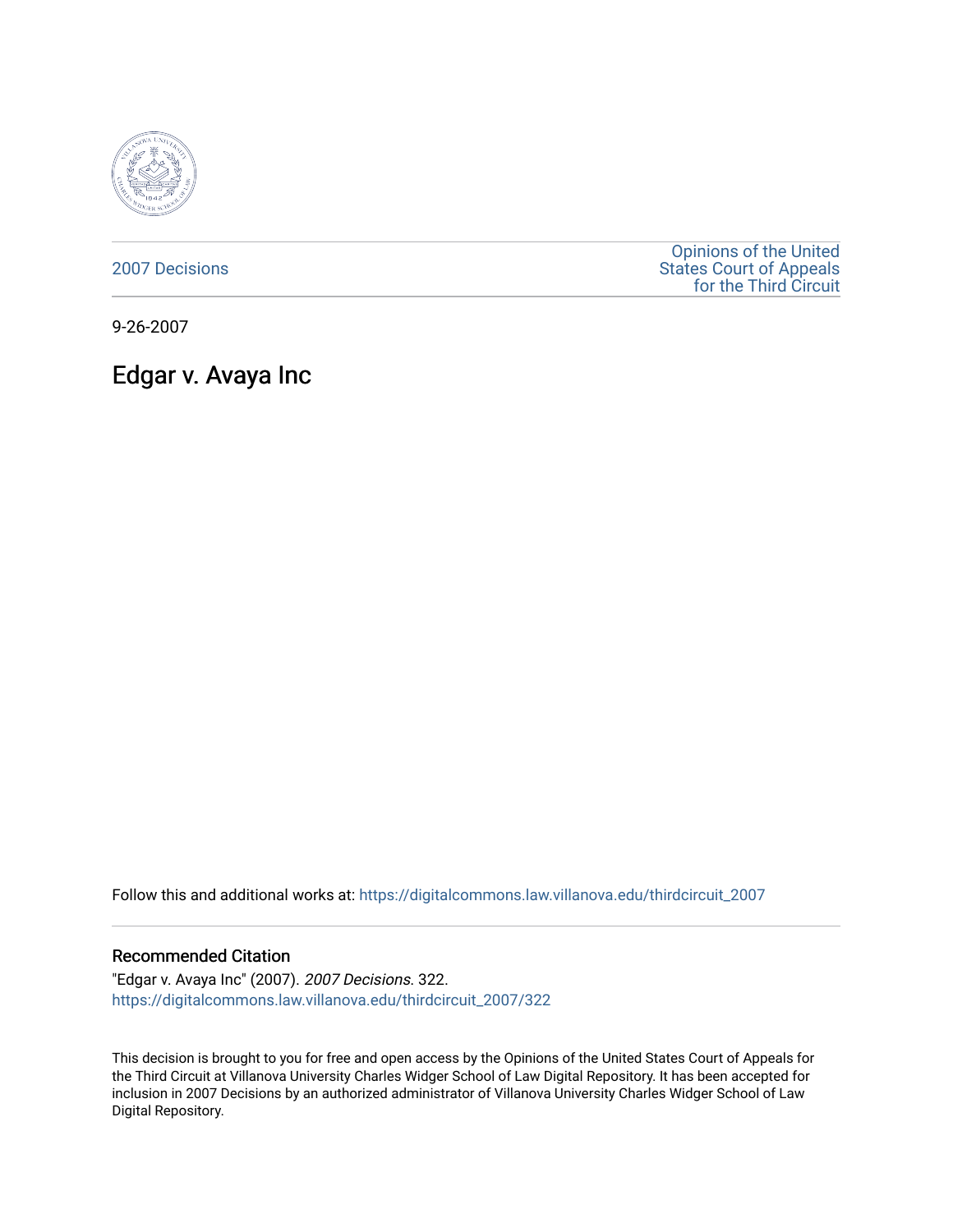### PRECEDENTIAL

# UNITED STATES COURT OF APPEALS FOR THE THIRD CIRCUIT

No. 06-2770 \_\_\_\_\_\_\_\_\_\_

\_\_\_\_\_\_\_\_\_\_

#### JANE EDGAR,

Appellant,

v.

AVAYA, INC.; GARRY MCGUIRE, SR.; DONALD K. PETERSON; JOSEPH P. LANDY; RICHARD F. WALLMAN; BRUCE LASKO; and JOHN DOES 1-30

\_\_\_\_\_\_\_\_\_\_

On Appeal from the United States District Court for the District of New Jersey (D.C. No. 05-cv-03598) District Judge: Honorable Stanley R. Chesler

Argued April 24, 2007

\_\_\_\_\_\_\_\_\_\_

Before: SCIRICA, <u>Chief Judge</u>, FUENTES and ALARCÓN, $^*$ Circuit Judges.

(Filed September 26, 2007)

The Honorable Arthur L. Alarcón, Senior Judge of the \* United States Court of Appeals for the Ninth Circuit, sitting by designation.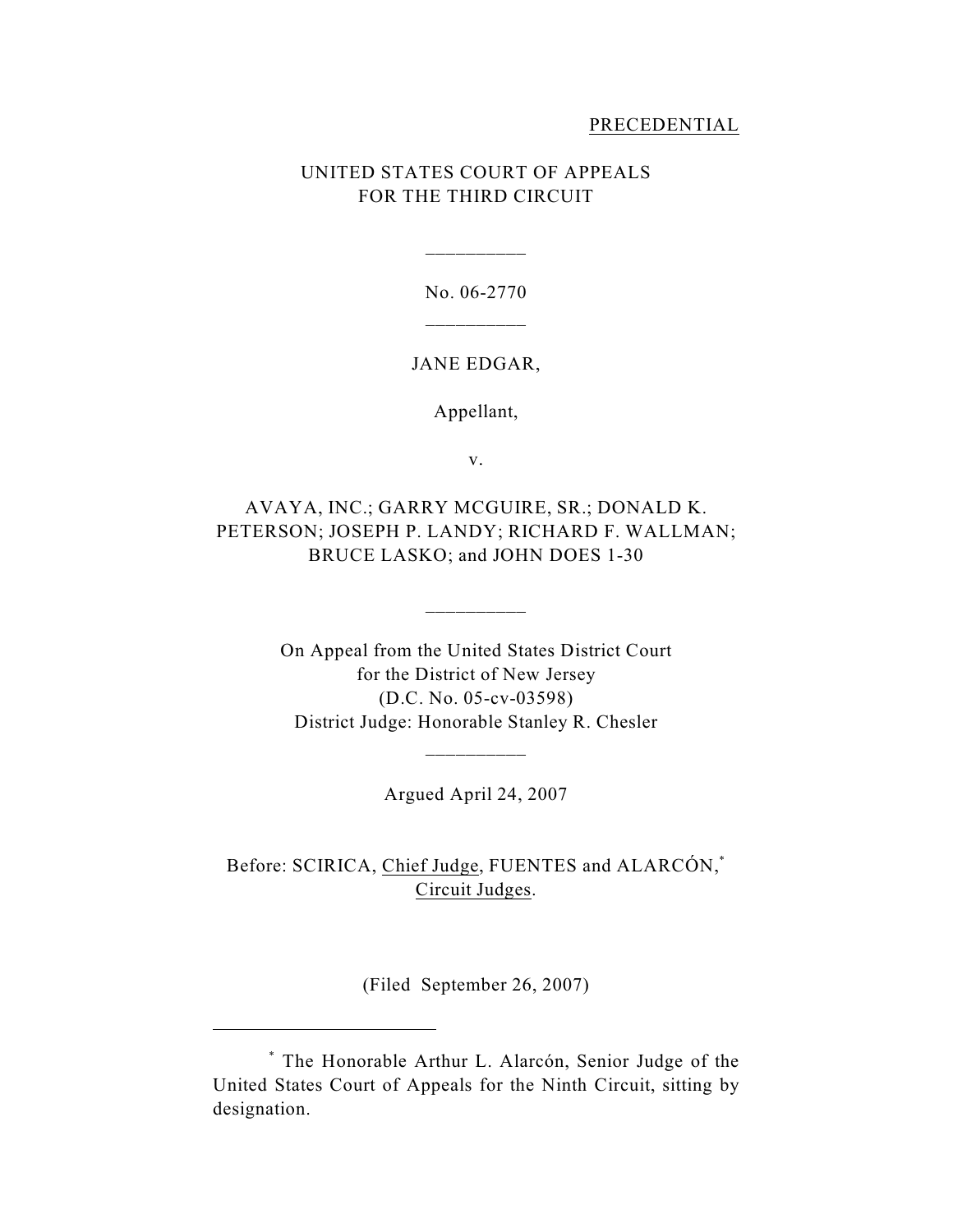Mark C. Rifkin (Argued) Wolf, Haldenstein, Adler, Freeman & Herz LLP 270 Madison Avenue New York, NY 10016

Counsel for Appellant

H. Douglas Hinson (Argued) Alston & Bird LLP 1201 Peachtree Street One Atlantic Center Atlanta, GA 30309

Joseph A. Martin Archer & Greiner, P.C. One Centennial Square P.O. Box 3000 Haddonfield, NJ 08033

Counsel for Appellees

# OPINION OF THE COURT \_\_\_\_\_\_\_\_\_

\_\_\_\_\_\_\_\_\_\_

FUENTES, Circuit Judge.

In this lawsuit, Jane Edgar, a former employee of Avaya Inc., alleges that Avaya and several of its officers ("defendants") breached their fiduciary duties under § 404 of the Employee Retirement Income Security Act ("ERISA"), 29 U.S.C. § 1104, by offering participants in three employee pension benefit plans the option of investing in Avaya common stock. Edgar commenced the lawsuit after the price of the stock declined from \$10.69 to \$8.01 pershare, following Avaya's announcement that it would not meet its previously forecasted earnings goals for the 2005 fiscal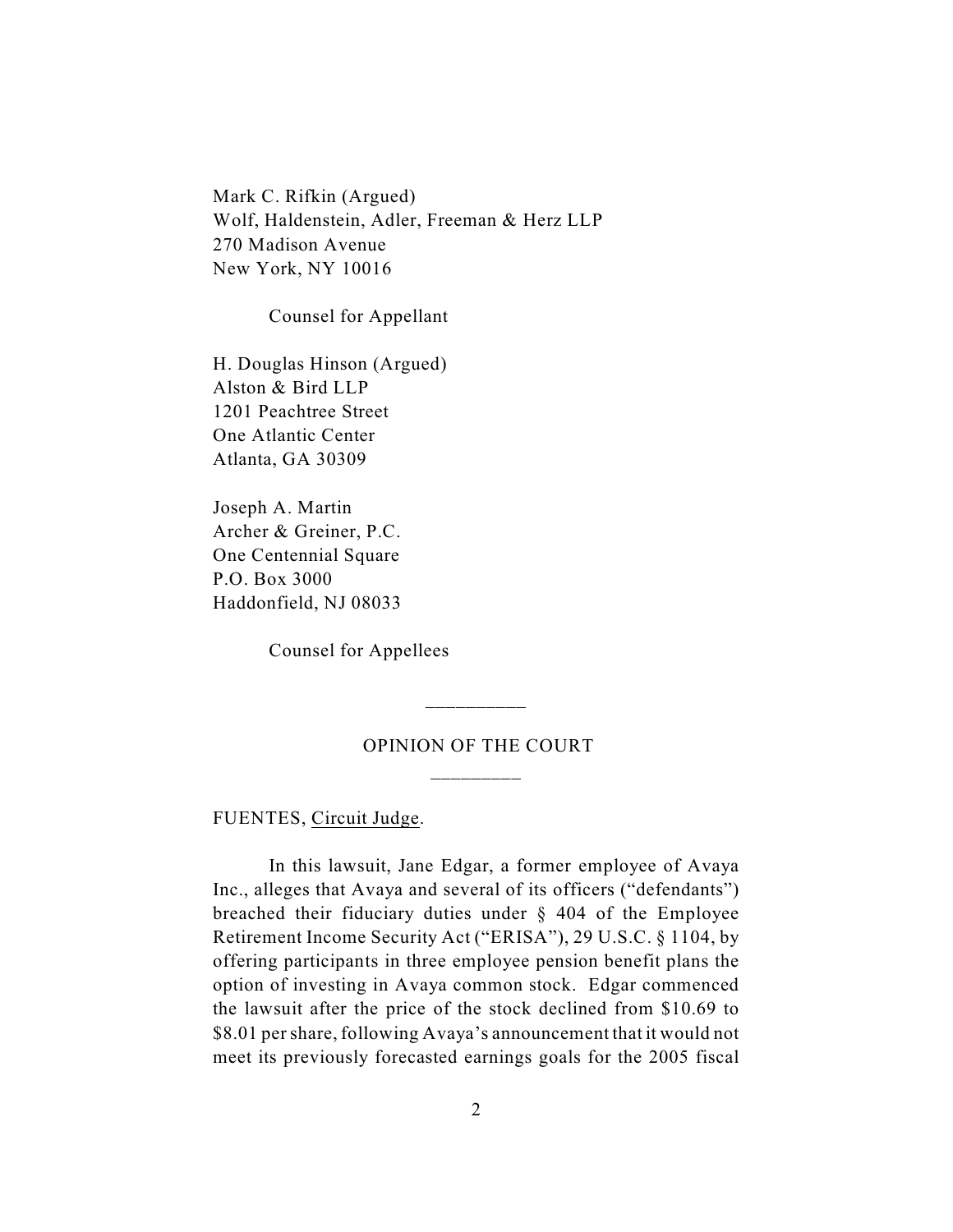year. We agree with the District Court that Edgar failed to plead facts sufficient to establish that defendants breached their fiduciary duties under ERISA by (1) imprudently offering Avaya common stock as an investment option, and (2) failing to disclose material information to plan participants. Accordingly, we will affirm the District Court's dismissal of the amended complaint under Rule  $12(b)(6)$  of the Federal Rules of Civil Procedure.<sup>1</sup>

## **I. BACKGROUND**

Avaya, which came into existence in September 2000, as a spin-off from Lucent Technologies, Inc., designs, builds, and manages communications networks for businesses. Avaya sponsors three employee pension benefit plans administered in accordance with ERISA, 29 U.S.C.  $\S$ § 1001-1461.<sup>2</sup> At the time she

<sup>&</sup>lt;sup>1</sup> The District Court's decision is set forth in Edgar v. Avaya, No. 05-3598, 2006 WL 1084087 (D.N.J. Apr. 25, 2006).

 $2^2$  An "employee pension benefit plan" is defined, in relevant part, as any employer-established or maintained plan that "(i) provides retirement income to employees, or (ii) results in a deferral of income by employees for periods extending to termination of covered employment or beyond." 29 U.S.C. §  $1002(2)(A)$ . The three plans are also "individual account plans" and "defined contribution plans" which allow participants to contribute to individual accounts and provide "*benefits based solely upon the amount contributed to the participant's account, and any income, expenses, gains, and losses*." 29 U.S.C. § 1002(34) (emphasis added). In her brief, Edgar misleadingly refers to the plans as "traditional retirement plans." We have explained, however, that a "traditional pension plan is a *defined benefit plan* that pays an annuity based on the retiree's earnings history, usually the most recent or highest paid years, and the number of completed years of service to the company." Depenbrock v. CIGNA Corp., 389 F.3d 78, 80 n.1 (3d Cir. 2004) (emphasis added) (internal quotation marks omitted). Thus, defined benefit plans, unlike defined contribution plans, guarantee participants a fixed-income at retirement. See Hughes Aircraft Co. v. Jacobson, 525 U.S. 432, 439 (1999).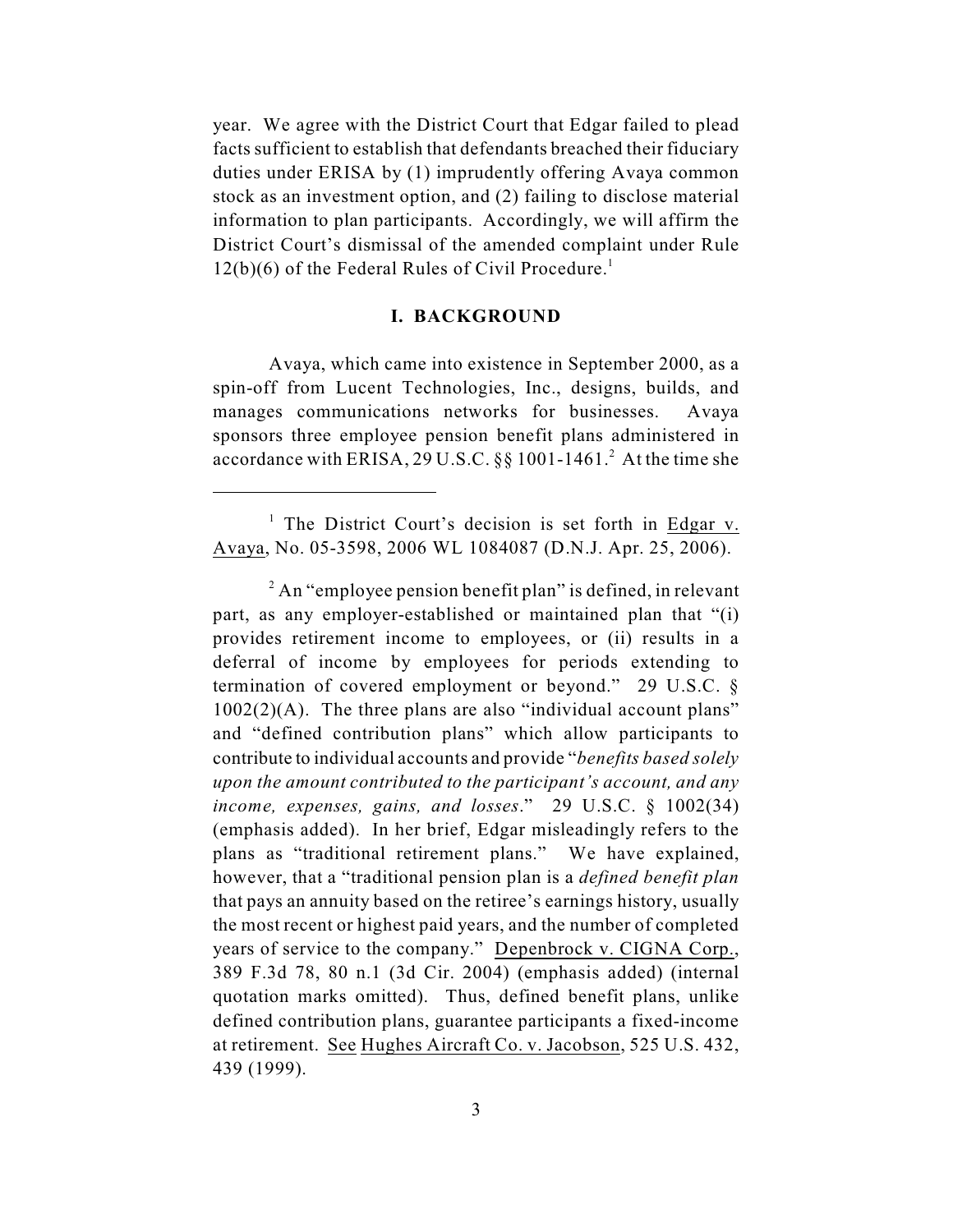filed this lawsuit, Edgar participated in the Avaya Inc. Savings Plan ("the Union Plan"), one of the three plans offered to eligible employees. The other two plans are the Avaya Inc. Savings Plan for the Variable Workforce ("the Variable Plan") and the Avaya Inc. Savings Plan for Salaried Employees ("the Management Plan").<sup>3</sup> The Plans state that they are "intended to provide for a portion of the livelihood of Participants in their retirement," by "allow[ing] each Participant to elect to set aside a portion of his or her salary on a pretax and after tax basis." (J.A. at 383, 479, 539.) Participants are permitted to change or terminate the amount they elect to contribute, subject to certain requirements, at any time.

The Plans provide that the investment options "shall include a broad range of investment alternatives as the Company determines are necessary or appropriate to allow Participants to materially affect the potential return and achieve a portfolio with aggregate risk and return characteristics" typical of similar pension plans. (J.A. at 415, 504, 570.) The Plans offer three asset classes: short-term investments, bond and stock funds, and asset allocation funds. Although Avaya selects the investment options, Plan participants have discretion as to how their contributions are invested, including whether to invest all of their contributions in one fund or in a mix of funds. After initially electing which funds to invest in, a Plan participant may change how future contributions are invested and transfer existing investments into other funds.

During the relevant time period, Avaya offered Plan participants twenty-three investment options, which the Summary Plan Descriptions explain, "differ in their investment objectives and opportunities for risk and return." (J.A. at 255, 301, 340.) The Plan Descriptions state that participants should "consider the risks and potential rewards" of each option. (Id.) Of particular significance to this litigation, the Plans provide that the investment options "shall include the Avaya Stock Fund, which shall be

 $3$  We refer to the Union Plan, the Variable Plan, and the Management Plan collectively as "the Plans." Any reference to "Plan participants" refers to individuals who participated in any of the three Plans, unless otherwise specified.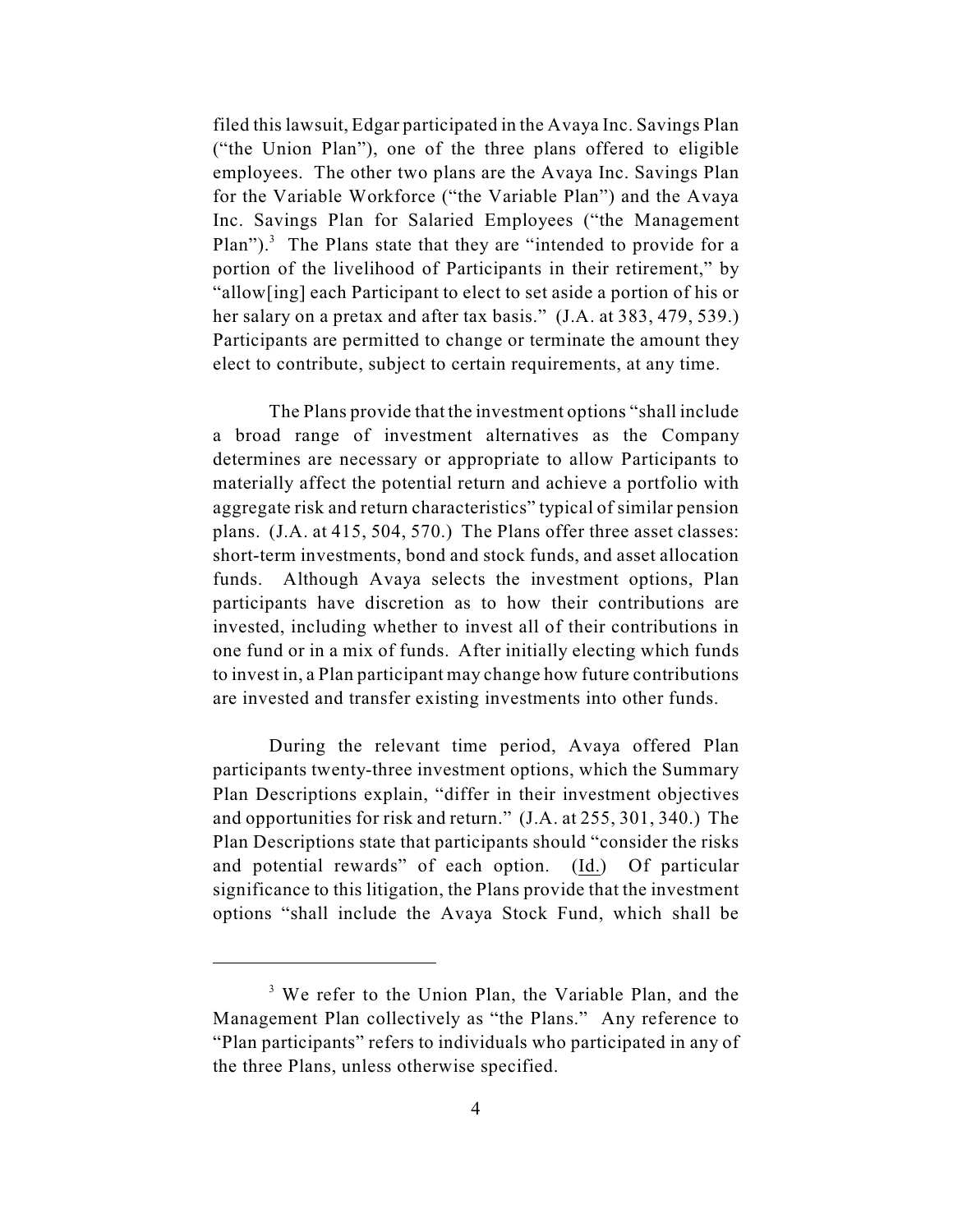invested primarily in shares of Avaya common stock, with a small portion in cash and other liquid investments." (J.A. at 415, 504, 570.) With respect to the Avaya Stock Fund, the Plan Descriptions state:

> The value of your investment will vary depending on Avaya's performance, the overall stock market, the performance and amount of short-term investments held by the fund, and the amount of fund expenses. Investing in a non-diversified single stock fund carries more risk than investing in a diversified fund.

(J.A. at 261, 307, 346.) According to Avaya's Form 11-K filed with the Securities and Exchange Commission ("SEC") on June 22, 2005, the Master Trust, which holds the total assets for all three Plans, was valued at \$1.4 billion at the end of December 2004. Of this amount, approximately 16 percent, or \$229 million, was invested in the Avaya Stock Fund.

On April 19, 2005, Avaya publicly released its quarterly earnings statement in which it announced that it was unlikely to meet its previously forecasted earnings goals for fiscal year 2005. The announcement explained that this was primarily due to disruption in sales caused by the company's implementation of new delivery methods; costs associated with integrating recent acquisitions; and "potential softness in the U.S. technology market." (J.A. at 69.) On the first trading day following the

5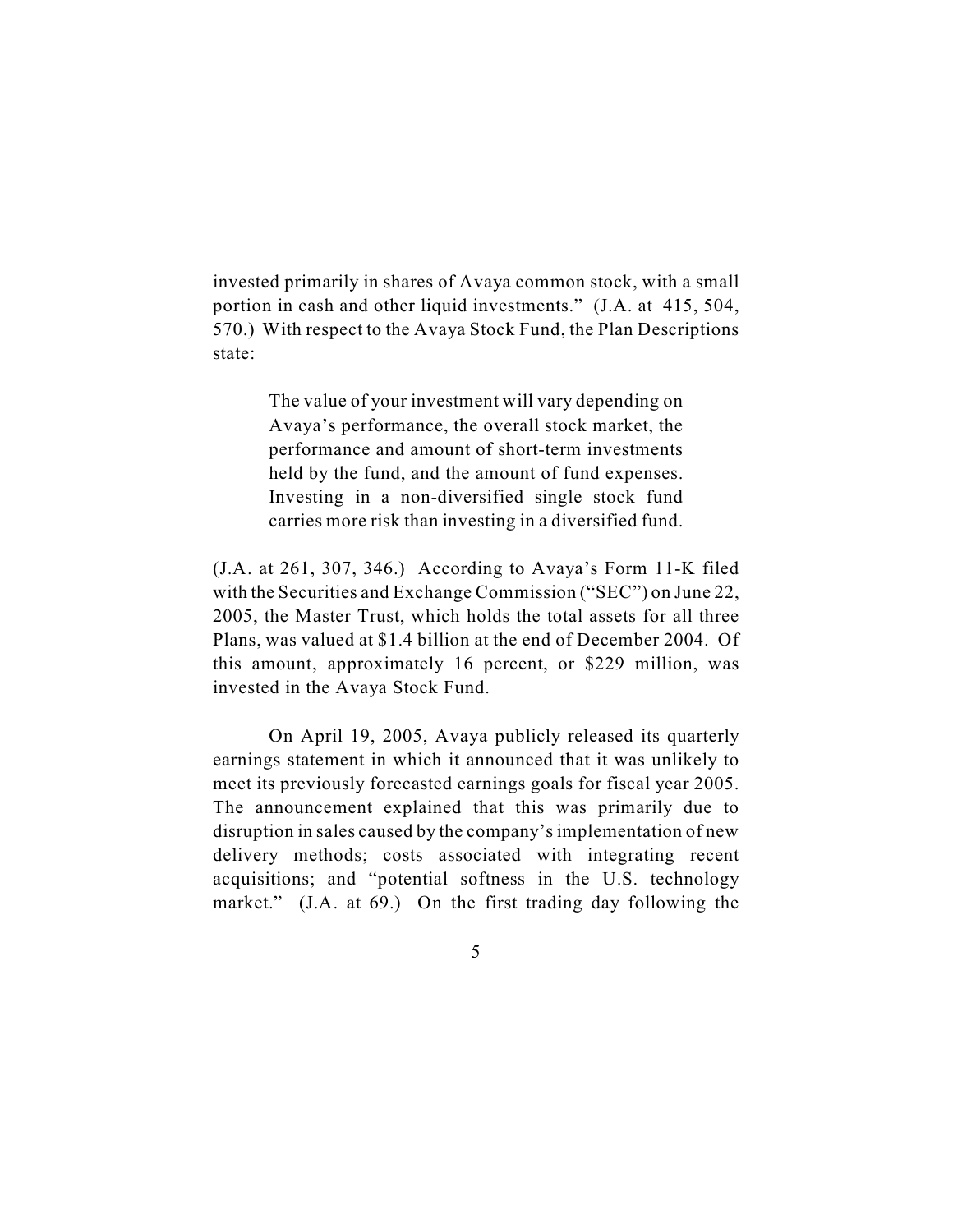announcement, the price of Avaya common stock fell from \$10.69 to \$8.01 per share.

In July 2005, Edgar filed this class action lawsuit pursuant to section 502 of ERISA, 29 U.S.C.  $\S$  1132(a)(2).<sup>4</sup> She seeks damages and injunctive relief under 29 U.S.C. § 1109(a), on behalf of all similarly situated individuals who participated in the Plans and invested in the Avaya Stock Fund between October 2004 and July 2005 ("the Class Period").<sup>5</sup> Defendants moved to dismiss the amended complaint pursuant to Rule 12(b)(1) for lack of standing, and Rule 12(b)(6) for failure to state a claim for breach of fiduciary duty. On April 25, 2006, the District Court granted defendants' Rule  $12(b)(6)$  motion without reaching the standing issue.<sup>6</sup> This timely appeal followed.

## **II. JURISDICTION AND STANDARD OF REVIEW**

The District Court had jurisdiction pursuant to 28 U.S.C. § 1331 and 29 U.S.C. § 1132(e)(1). We have appellate jurisdiction pursuant to 28 U.S.C. § 1291. We exercise plenary review over a

 $429$  U.S.C. § 1132(a) allows a participant in an ERISA plan to bring a civil action for breach of fiduciary duty. Graden v. Conexant Sys. Inc., \_\_F.3d \_\_, No. 06-2337, 2007 WL 2177170, at \*2 (3d Cir. July 31, 2007).

 $5$  29 U.S.C. § 1109(a) states that a fiduciary who breaches his or her duty in administering an ERISA plan must "make good to such plan any losses" resulting from the breach, and authorizes other equitable relief as a court may find appropriate. 29 U.S.C. § 1109(a).

 $6$  Defendants argued that Edgar lacked standing to sue on behalf of participants in the Variable Plan and the Management Plan. The District Court recognized that standing is typically a threshold jurisdictional issue. But, because defendants conceded that Edgar had standing to sue on behalf of participants in the Union Plan, a ruling on the Rule 12(b)(1) motion would not have completely disposed of the case. See Edgar, 2006 WL 1084087, at \*3 n.3.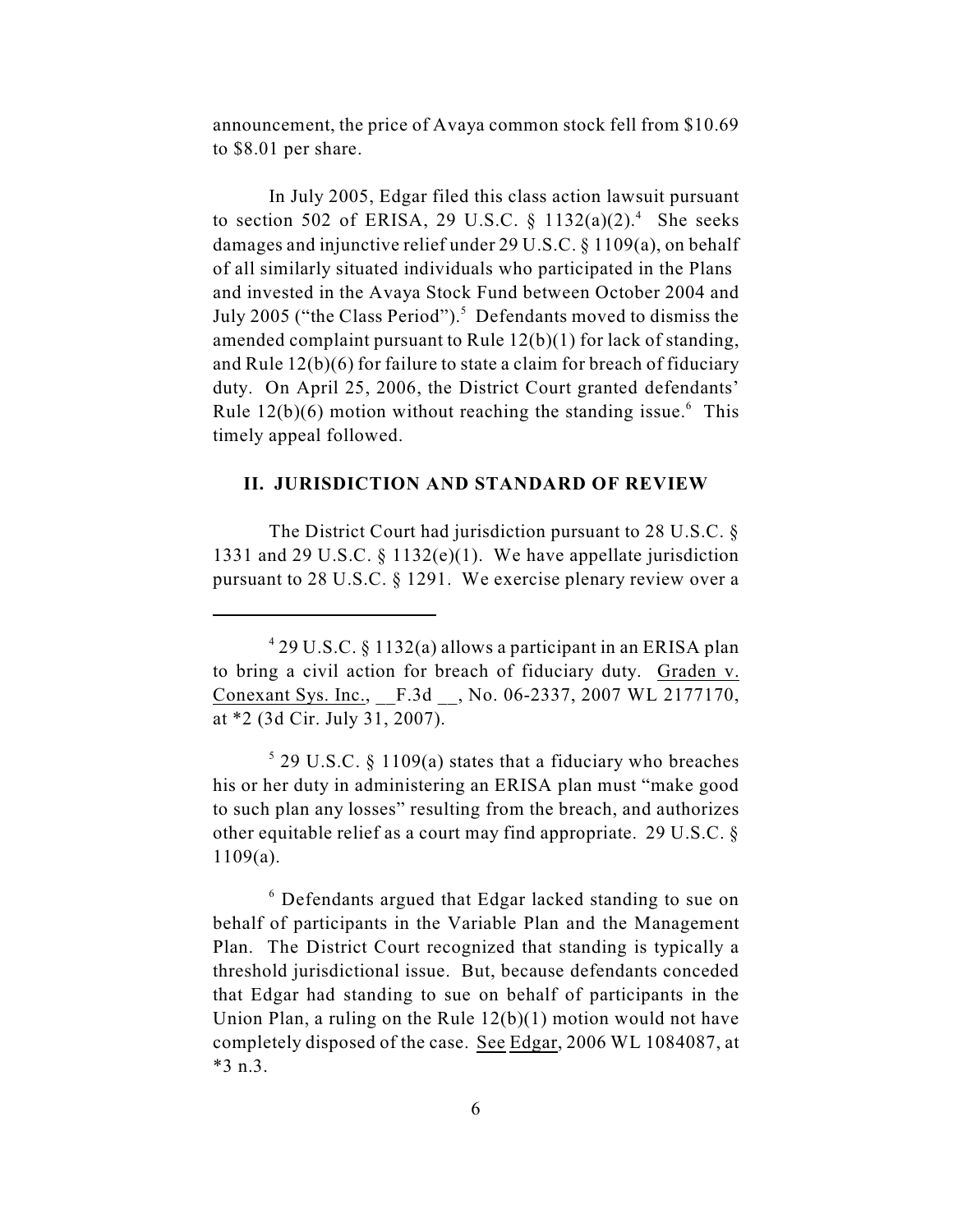district court's dismissal of claims pursuant to Rule 12(b)(6). Miller v. Fortis, 475 F.3d 516, 519 (3d Cir. 2007). We accept all well-pleaded allegations in the complaint as true and draw all reasonable inferences in favor of the plaintiff. Id.

# **III. DISCUSSION**

We first address Edgar's argument that defendants breached their fiduciary duties by imprudently offering Avaya common stock as an investment option during the Class Period. We then turn to her contention that defendants had a duty to disclose to Plan participants Avaya's allegedly deteriorating financial condition.

#### **A. Duty of Prudence**

Section 404 of ERISA imposes the following duty on ERISA fiduciaries:

(a) Prudent man standard of care

(1) . . . a fiduciary shall discharge his duties with respect to a plan solely in the interest of the participants and beneficiaries . . .

. . .

(B) with the care, skill, prudence, and diligence under the circumstances then prevailing that a prudent man acting in a like capacity and familiar with such matters would use in the conduct of an

7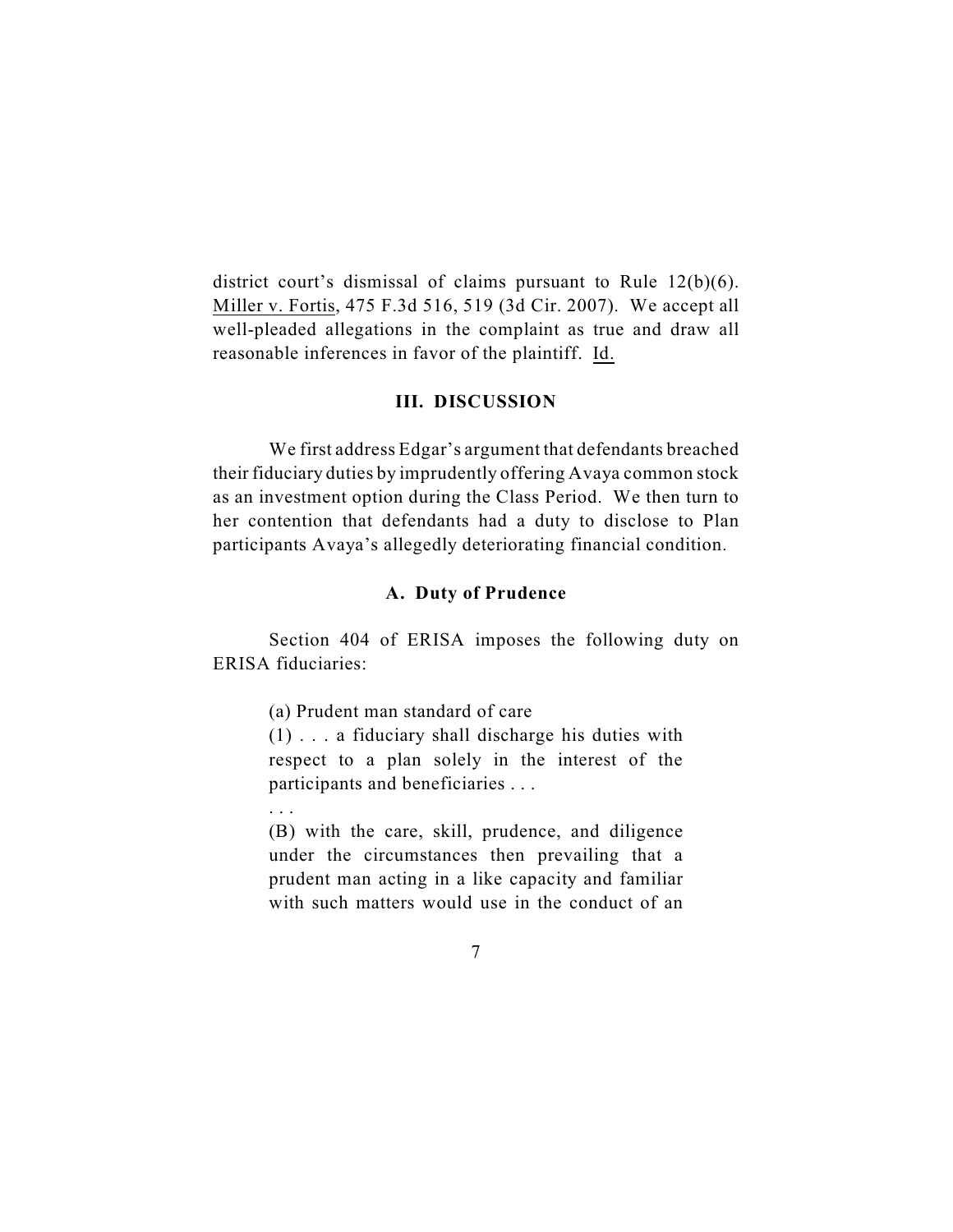enterprise of a like character and with like aims; (C) by diversifying the investments of the plan so as to minimize the risk of large losses, unless under the circumstances it is clearly prudent not to do so; and (D) in accordance with the documents and instruments governing the plan . . . .

29 U.S.C. § 1104(a)(1).<sup>7</sup> In rejecting Edgar's prudence claim, the District Court first determined that defendants' conduct should be reviewed under an abuse of discretion standard, and then concluded that Edgar failed to allege facts sufficient to establish an abuse of discretion. We agree with both rulings.

## *1) An abuse of discretion standard governs defendants' decision to offer Avaya stock*

In concluding that defendants' decision to offer Avaya common stock as an investment option is reviewed for an abuse of discretion, the District Court relied on Moench v. Robertson, 62 F.3d 553 (3d Cir. 1995). In Moench, we held that fiduciaries of an Employee Stock Ownership Plan ("ESOP") are entitled to judicial deference when they decide to invest plan assets in the sponsoring company's stock. Id. at 571. Under ERISA, an ESOP is defined, in relevant part, as an individual account plan "which is designed to invest primarily in qualifying employer securities." 29 U.S.C. § 1107(d)(6). Although the Plans are not ESOPs, we agree with the District Court that the same deferential standard applies here.

Moench involved an employer-sponsored ESOP which required the Trustee to "invest all contributions received under the terms of the plan . . . in ESOP stock." Moench, 62 F.3d at 558. After the price of the stock declined dramatically, a former employee and participant in the ESOP sued the fiduciaries of the

<sup>&</sup>lt;sup>7</sup> We have observed that 29 U.S.C.  $\S$  1104(a) "in essence, codifies and makes applicable to . . . fiduciaries certain principles developed in the evolution of the law of trusts." In re Unisys Sav. Plan Litig., 74 F.3d 420, 434 (3d Cir. 1996) (internal quotation marks omitted).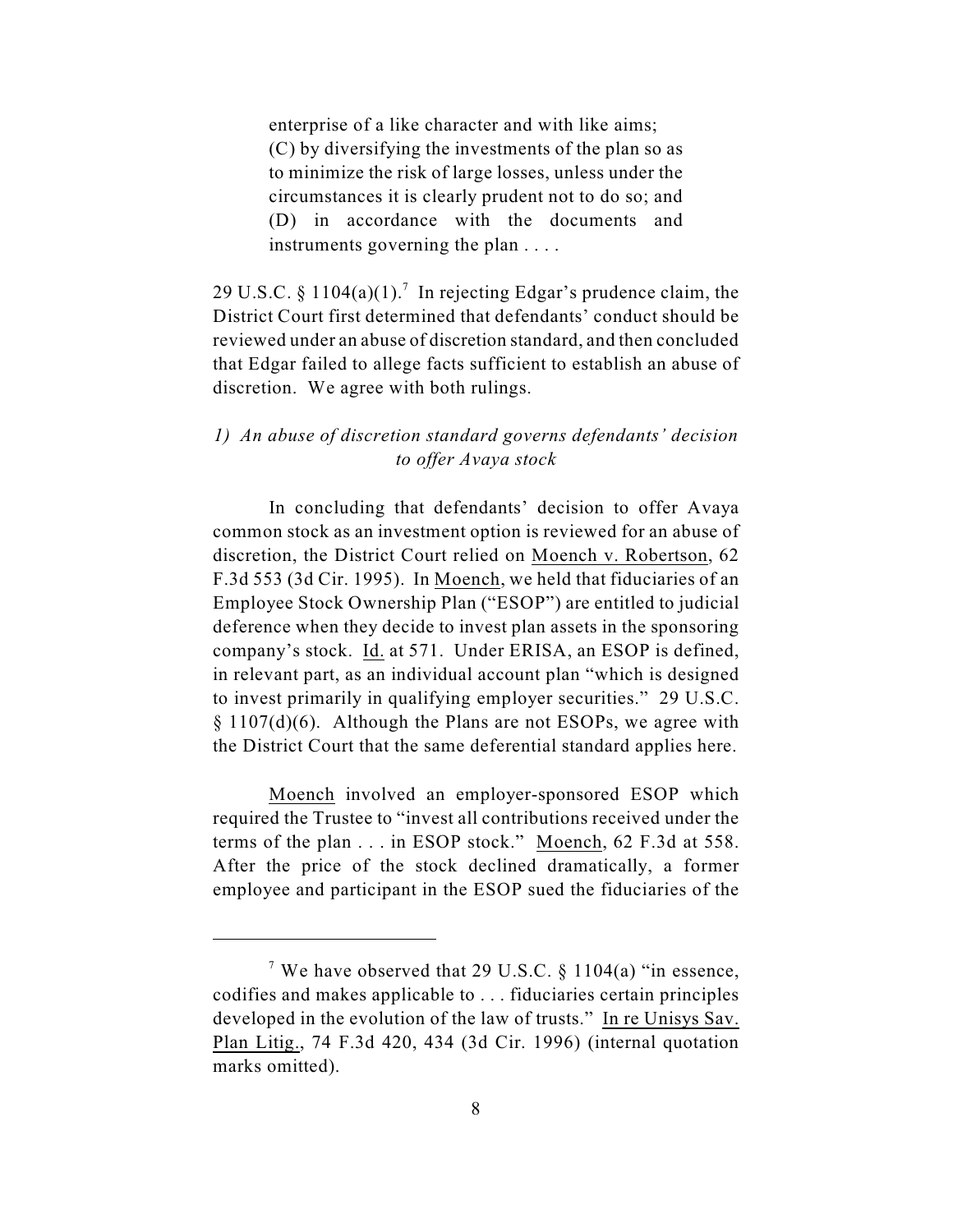plan for breach of their duty under ERISA, claiming that they should have diversified plan assets in light of the company's financial deterioration. Id. at 559-60. On appeal, we reversed the district court's summary judgment ruling in favor of defendants and held that "in limited circumstances, ESOP fiduciaries can be liable under ERISA for continuing to invest in employer stock according to the plan's direction." Id. at 556. We explained that although the "primary purpose" of the ESOP was to invest in employer stock, defendants were not "absolutely require[d]" to do so; rather, they retained limited discretion over investment decisions. $\frac{8}{1}$  Id. at 568.

Turning to the standard governing defendants' discretionary decision to offer employer securities as an investment option, we first considered the unique status of ESOPs under ERISA. Specifically, we noted that ESOP fiduciaries are exempt from the duty to diversify imposed by  $\S$  1104(a)(1)(C), and from  $\S$ 1106(b)(1)'s strict prohibition against dealing with a party in interest.<sup>9</sup> Id. at 568. We explained that these exceptions "arise.

<sup>&</sup>lt;sup>8</sup> For example, we observed that the ESOP stated that funds were to be invested "primarily," not "exclusively," in employer stock, and that defendants had conceded that, on prior occasions, they interpreted plan documents as permitting them to "refrain from" making such investments if necessary. Id. at 567. In addition, we explained that to interpret the ESOP as stripping defendants of all investment discretion would conflict with the common law rule that a "trustee in certain narrow instances must take actions at odds with how it is directed generally to act." Id.

<sup>&</sup>lt;sup>9</sup> Under § 1104(a)(1), plan fiduciaries are required to "diversify[] the investments of the plan so as to minimize the risk of large losses, unless under the circumstances it is clearly prudent not to do so." 29 U.S.C.  $\S 1104(a)(1)(C)$ . The Seventh Circuit has observed that because "the very purpose of an ESOP is to give employees stock in the employer, it would be anomalous if the ESOP's trustees were required to sell most of the stock donated by the employer in order to create a diversified portfolio of stocks." Steinman v. Hicks, 352 F.3d 1101, 1103 (7th Cir. 2003). Section  $1106(b)(1)$  prohibits an ERISA fiduciary from "deal[ing] with the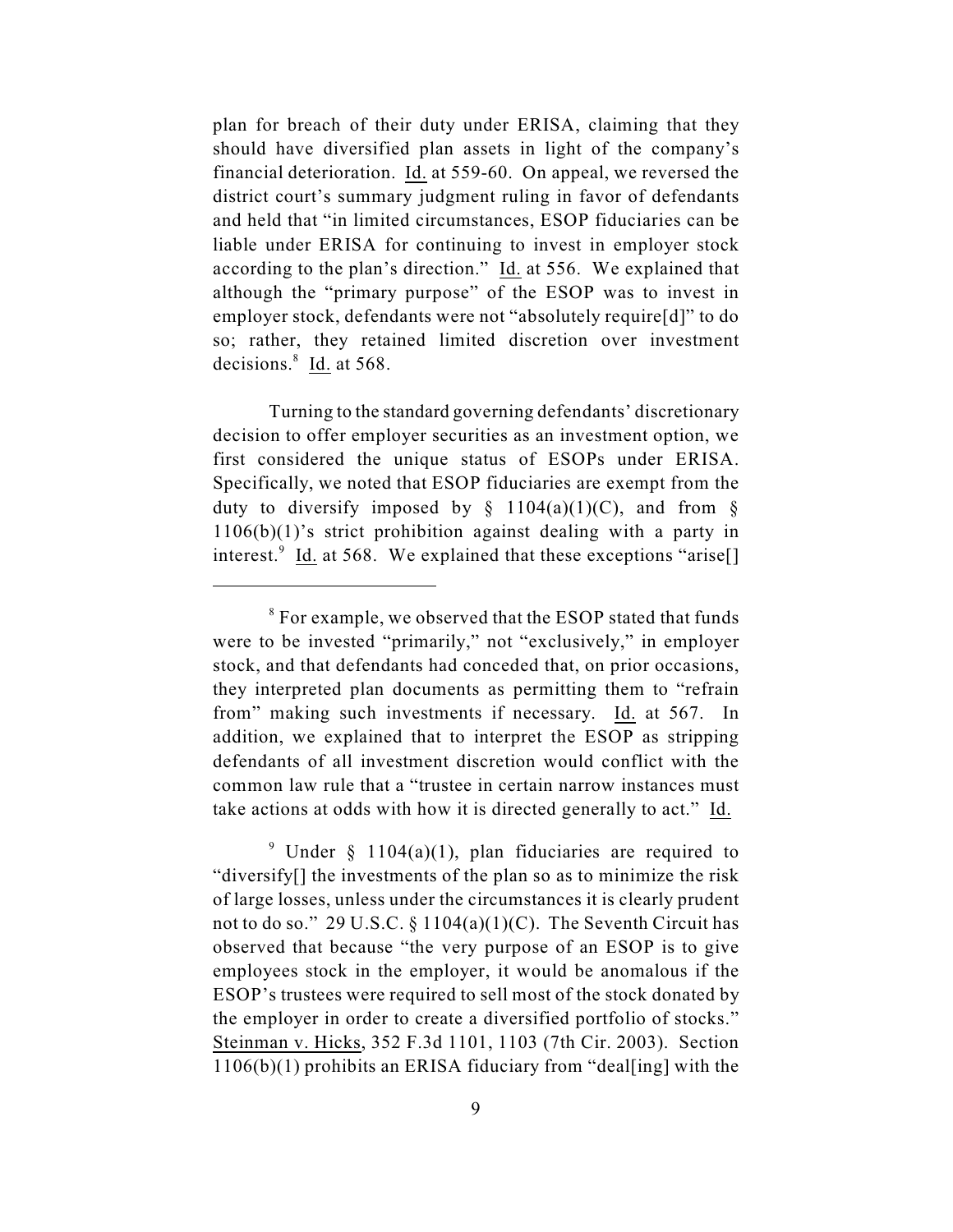out of the nature and purpose of ESOPs themselves," id., which as set forth in § 1107, is to "invest primarily in qualifying employer securities." 29 U.S.C.  $\frac{107(d)(6)(A)}{A}$ . In other words, "the concept of employee ownership constituted a goal in and of itself." Moench, 62 F.3d at 568.

Despite the special status of ESOPs, we emphasized that ESOP fiduciaries are still required to act in accordance with the duties of loyalty and care that apply to fiduciaries of typical ERISA plans. Id. at 569; see also Kuper v. Iovenko, 66 F.3d 1447, 1457 (6th Cir. 1995) ("[T]he purpose of ESOPs cannot override ERISA's goal of ensuring the proper management and soundness of employee benefit plans."); Fink v. Nat'l Sav. & Trust Co., 772 F.2d 951, 955-56 (D.C. Cir. 1985) ("The investment decisions of a profit sharing plan's fiduciary are subject to the closest scrutiny under the prudent person rule, in spite of the strong policy and preference in favor of investment in employer stock.") (internal quotation marks omitted). "In other words, Congress expressly intended that the ESOP would be both an employee retirement benefit plan and a technique of corporate finance that would encourage employee ownership." Moench, 62 F.3d at 568 (internal quotation marks omitted). Accordingly, we declined to adopt a per se rule that the decision of an ESOP fiduciary to invest in employer securities is not subject to judicial review.<sup>10</sup> See id. at 571.

In order to fashion an appropriate standard that would balance the two roles that ESOPs are required to serve—as a mechanism of corporate finance and a vehicle for retirement savings—we noted that "trust law distinguishes between two types of directions." Id. at 571. On the one hand, if the trust "requires"

assets of the plan in his own interest or for his own account." 29 U.S.C. § 1106(b)(1).

 $10$  We noted that we were "not concerned with a situation in which an ESOP plan in absolute unmistakable terms requires that the fiduciary invest the assets in the employer's securities regardless of the surrounding circumstances." Id. at 567 n.4. We explicitly left open the issue of whether there could still be a breach of fiduciary duty in such a case. Id.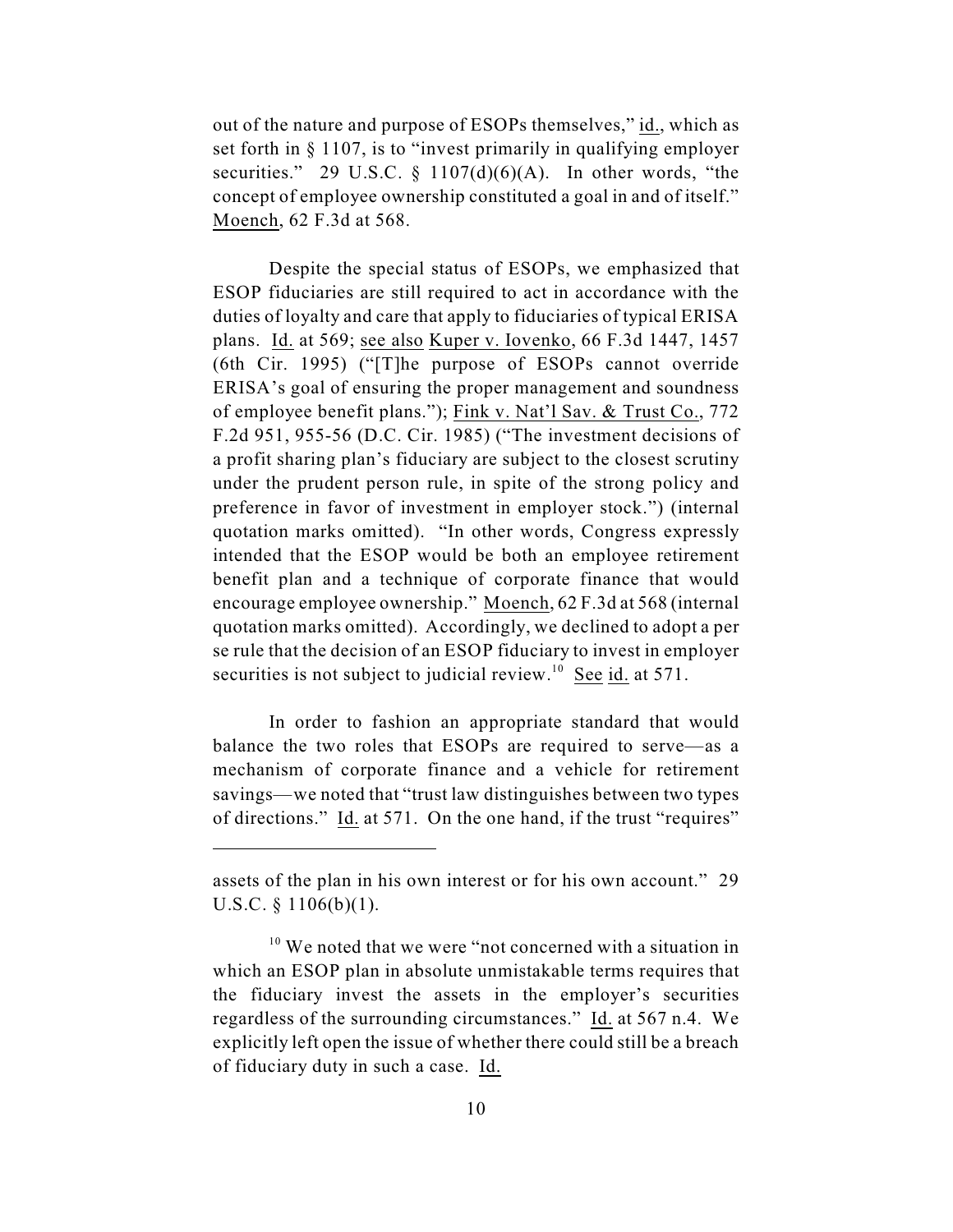the trustee to invest in a particular stock, then the trustee is "immune from judicial inquiry." Id. On the other hand, if the trust merely "permits" the trustee to invest in a particular stock, then the trustee's investment decision is subject to de novo judicial review. Id.

The situation presented in Moench did not fit either category. Defendants were "not absolutely required to invest in employer securities," but they were "more than simply permitted to make such investments." Id. We therefore determined that an intermediate abuse of discretion standard would strike the appropriate balance between immunity from judicial review, at one extreme, and de novo review, at the other. Accordingly, we set forth the following rebuttable presumption: "[A]n ESOP fiduciary who invests [plan] assets in employer stock is entitled to a presumption that it acted consistently with ERISA by virtue of that decision. However, the plaintiff may overcome that presumption by establishing that the fiduciary abused its discretion by investing in employer securities." Id. Edgar refers to this deferential abuse of discretion standard as Moench's "presumption of prudence." (See, e.g., Appellant's Br. at 23.)

Edgar argues that Moench's presumption of prudence does not apply here, because the Plans at issue in this case are not ESOPs. We are not persuaded. An ESOP is one of several types of pension plans categorized under ERISA as "Eligible Individual Account Plans" or "EIAPs." 29 U.S.C.  $\S 1107(d)(3)(A)$ . An EIAP is defined as "an individual account plan which is (i) a profit-sharing, stock bonus, thrift, or savings plan; (ii) an employee stock ownership plan; or (iii) a money purchase plan which . . . [is] invested primarily in qualifying employer securities." Id. It is undisputed that the Plans at issue in this case are EIAPs.<sup>11</sup>

Because one of the purposes of EIAPs is to promote investment in employer securities, they are subject to many of the

 $11$  There is also no dispute that, as in Moench, defendants retained limited discretion not to offer Avaya common stock as an investment option.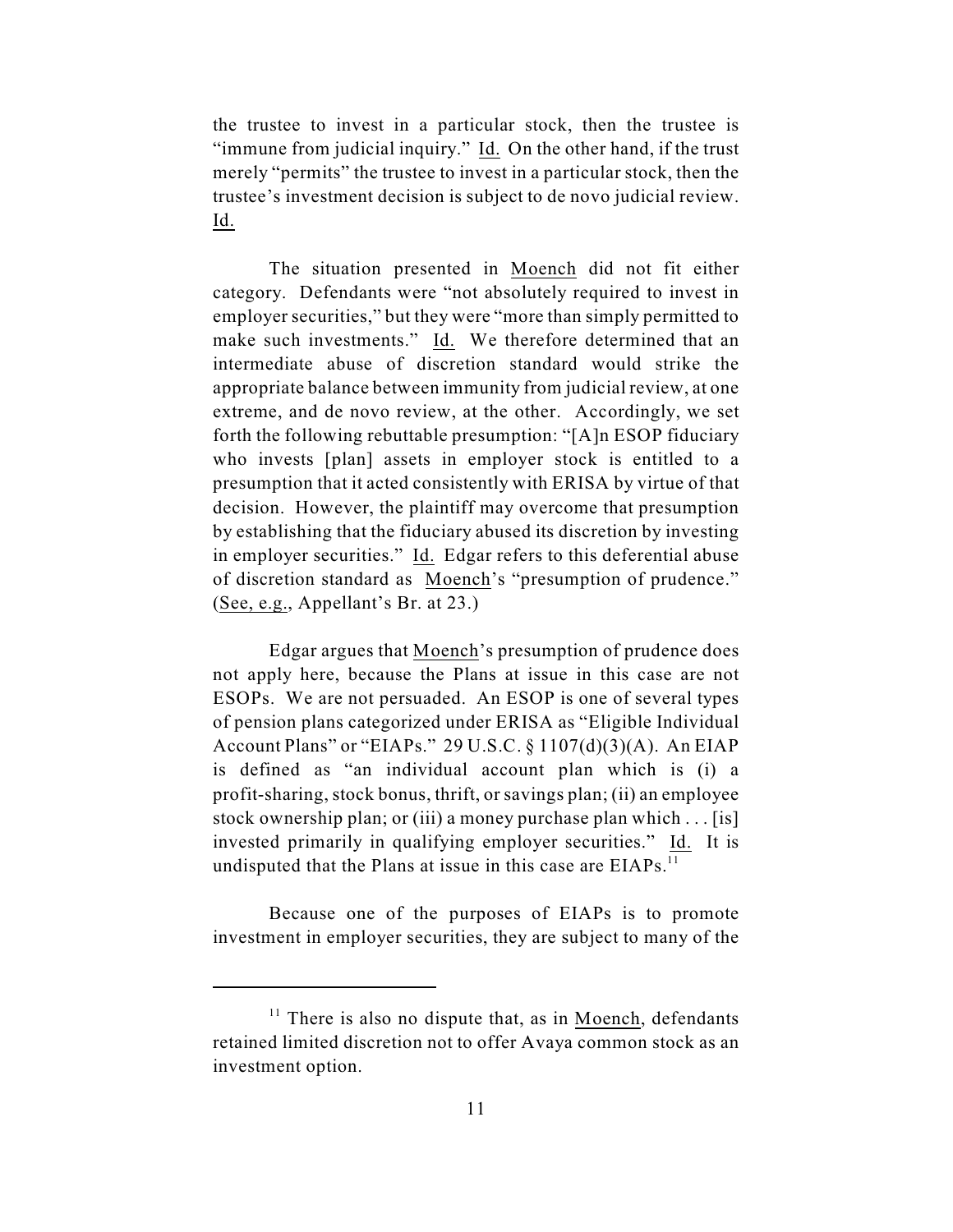same exceptions that apply to ESOPs. See Wright v. Oregon Metallurgical Corp., 360 F.3d 1090, 1094 (9th Cir. 2004). For example,  $\S 1104(a)(2)$  provides that all EIAPs, not just ESOPs, are exempt from ERISA's duty to diversify: "In the case of an *eligible individual account plan . . .* the diversification requirement . . . and the prudence requirement (only to the extent that it requires diversification) . . . is not violated by acquisition or holding of . . . qualifying employer securities." 29 U.S.C.  $\S$  1104(a)(2) (emphasis added). And  $\S$  1108(e)(3)(A) states that ERISA's prohibitions against dealing with a party in interest or self-dealing "shall not apply to the acquisition or sale by a plan of qualifying employer securities . . . if the plan is *an eligible individual account plan*." 29 U.S.C. § 1108(e)(3)(A) (emphasis added). Consequently, EIAPs, like ESOPs, "place employee retirement assets at much greater risk" than traditional ERISA plans. Wright, 360 F.3d at 1097 n.2. Given these similarities, we conclude that the underlying rationale of Moench applies equally here.<sup>12</sup>

In sum, we conclude that the District Court correctly determined that Moench's abuse of discretion standard governs judicial review of defendants' decision to offer the Avaya Stock Fund as an investment option.

 $12$  In reaching our conclusion, we reject Edgar's argument that our decision In re Schering-Plough Corp. ERISA Litigation, 420 F.3d 231 (3d Cir. 2005), requires a contrary result. In Schering-Plough, we addressed the narrow question of whether participants in an ERISA retirement savings plan could prosecute a derivative action on behalf of the plan even though the alleged losses affected only a subset of participants who invested in employer stock. Id. at 232. In resolving the standing issue, we referenced Moench only to state that it was inapposite because the plan at issue in Schering-Plough was not an ESOP, and did not even direct plan fiduciaries to offer employer stock as an investment option. See id. at  $238 \& n.5$ . In addition, we explicitly stated that we were expressing "no opinion on the significance" of  $§1104(a)(2)$ —which as previously stated, exempts EIAPs from the duty to diversify—to the facts presented in the case. Id. at 238 n.5.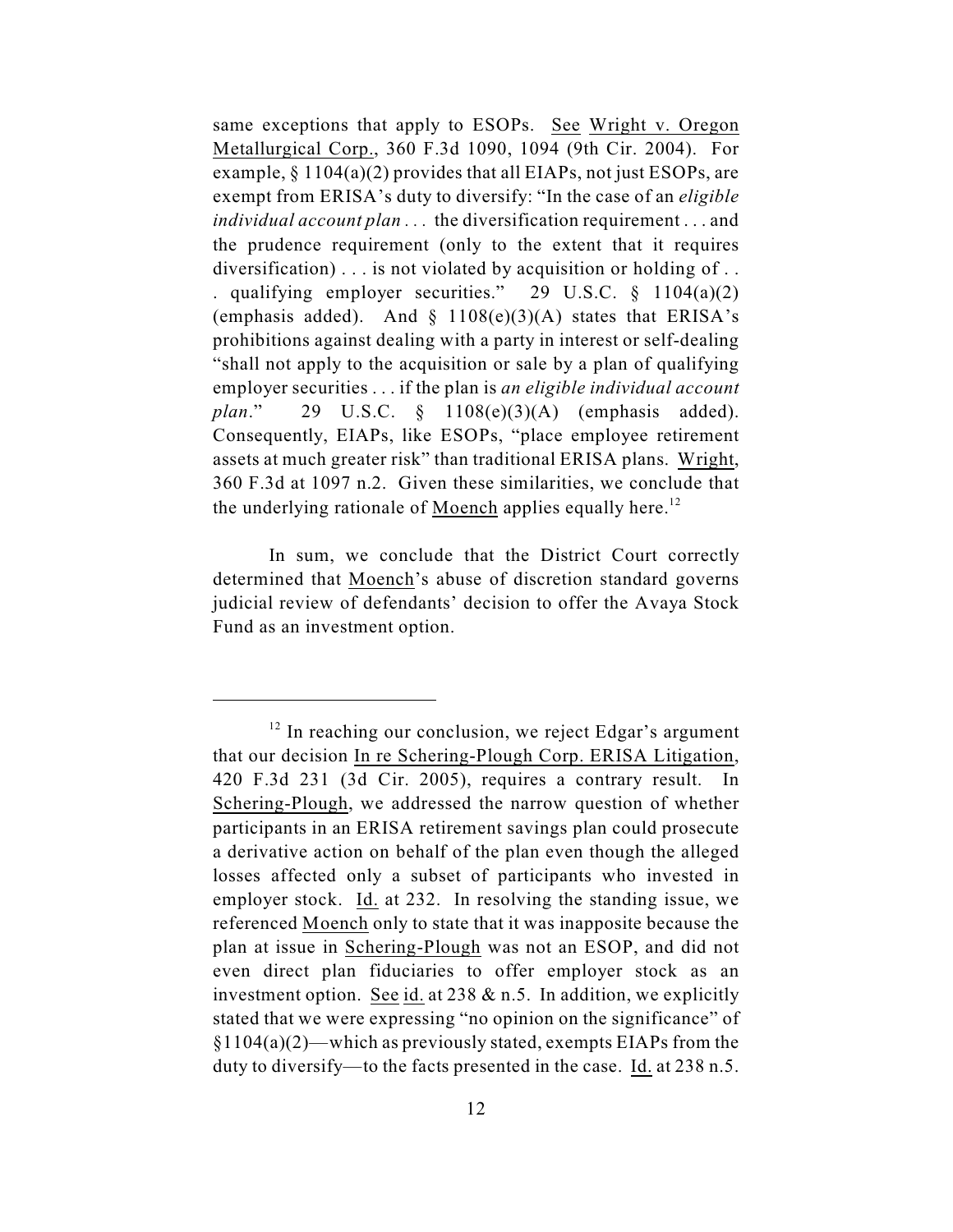# *2) The facts alleged in the amended complaint do not establish an abuse of discretion*

Having set forth the appropriate standard of judicial review, the District Court then correctly concluded that Edgar failed to plead facts sufficient to establish that defendants abused their discretion.

In order to rebut the presumption that a fiduciary acted prudently in investing in employer securities, a "plaintiff must show that the ERISA fiduciary could not have believed reasonably that continued adherence to the ESOP's direction was in keeping with the settlor's expectations of how a prudent trustee would operate." Moench, 62 F.3d at 571. Thus, "the plaintiff may introduce evidence that 'owing to circumstances not known to the settlor and not anticipated by him," investing in employer securities "'would defeat or substantially impair the accomplishment of the purposes of the trust.'" Id. (quoting Restatement (Second) § 227 comment g)).

In Moench, we observed that the plaintiff alleged "that the precipitous decline in the price of [the employer's stock], as well as [defendants'] knowledge of its impending collapse and [their] own conflicted status, changed circumstances to such an extent that [defendants] could effectuate the purposes of the trust only by deviating from the trust's direction or by contracting out investment decisions to an impartial outsider." Id. at 572. Specifically, plaintiff proffered evidence that during the relevant two-year period, the price of the company's stock declined from \$18.25 to less than \$0.25 per share; federal regulators informed the company's Board of Directors that they had concerns about the company's financial condition and had uncovered various regulatory violations; the Federal Deposit Insurance Corporation eventually took over control of one of the company's subsidiaries; and, ultimately, the company filed for Chapter 11 bankruptcy. Id. at 557. Based on these facts, we remanded the matter to the district court for further development of the record.Id. at 572.

Here, Edgar alleges in the amended complaint that defendants abused their discretion by knowingly or recklessly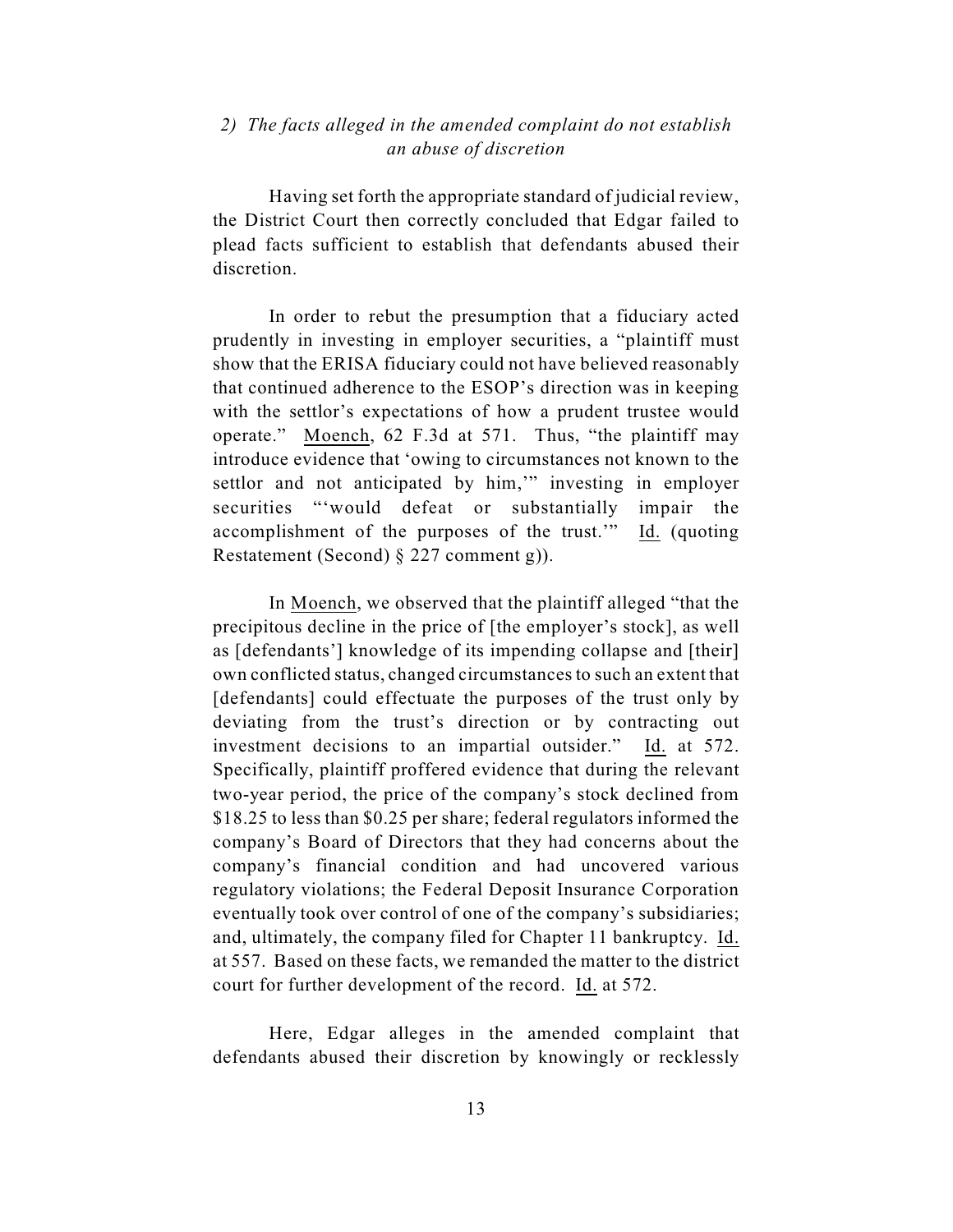disregarding the fact that: (1) the cost of integrating a recent corporate acquisition was greater than defendants publicly represented; (2) rather than having a positive financial impact, the acquisition reduced Avaya's earnings by at least \$.06 per share during the 2005 fiscal year; (3) changes to Avaya's method of delivering products to market were causing severe disruptions in sales; and (4) the company was experiencing a dramatic reduction in demand for its products. Therefore, Edgar contends, "Avaya had no reasonable basis to project an increase in profits or an increase in revenues of 25-27% for fiscal 2005." (J.A. at 54-55, 59-60, 62, 64-65, 68.)

Edgar's allegations, if true, indicate that during the Class Period, Avaya was undergoing corporate developments that were likely to have a negative effect on the company's earnings and, therefore, on the value of the company's stock. In fact, this is precisely what happened when the price of Avaya stock declined by \$2.68 per share following Avaya's April 19, 2005, earnings announcement. We cannot agree, however, that these developments, or the corresponding drop in stock price, created the type of dire situation which would require defendants to disobey the terms of the Plans by not offering the Avaya Stock Fund as an investment option, or by divesting the Plans of Avaya securities. Indeed, had defendants divested the Plans of Avaya common stock during the Class Period, they would have risked liability for having failed to follow the terms of the Plans.<sup>13</sup> See Moench, 62 F.3d at

 $13$  We do not interpret Moench as requiring a company to be on the brink of bankruptcy before a fiduciary is required to divest a plan of employer securities. However, we believe that the bare allegations of fraud and other wrongdoing set forth in Edgar's amended complaint are insufficient to establish an abuse of discretion, particularly when a review of Avaya's historic stock price shows that, by July 26, 2005, the price of the stock rebounded to \$10.74 per share—\$.05 per share more than its trading price on the day of the April 19, 2005 earnings announcement. See Oran v. Stafford, 226 F.3d 275, 288 (3d Cir. 2000) (noting that a court may "take judicial notice of facts that are 'capable of accurate and ready determination by resort to sources whose accuracy cannot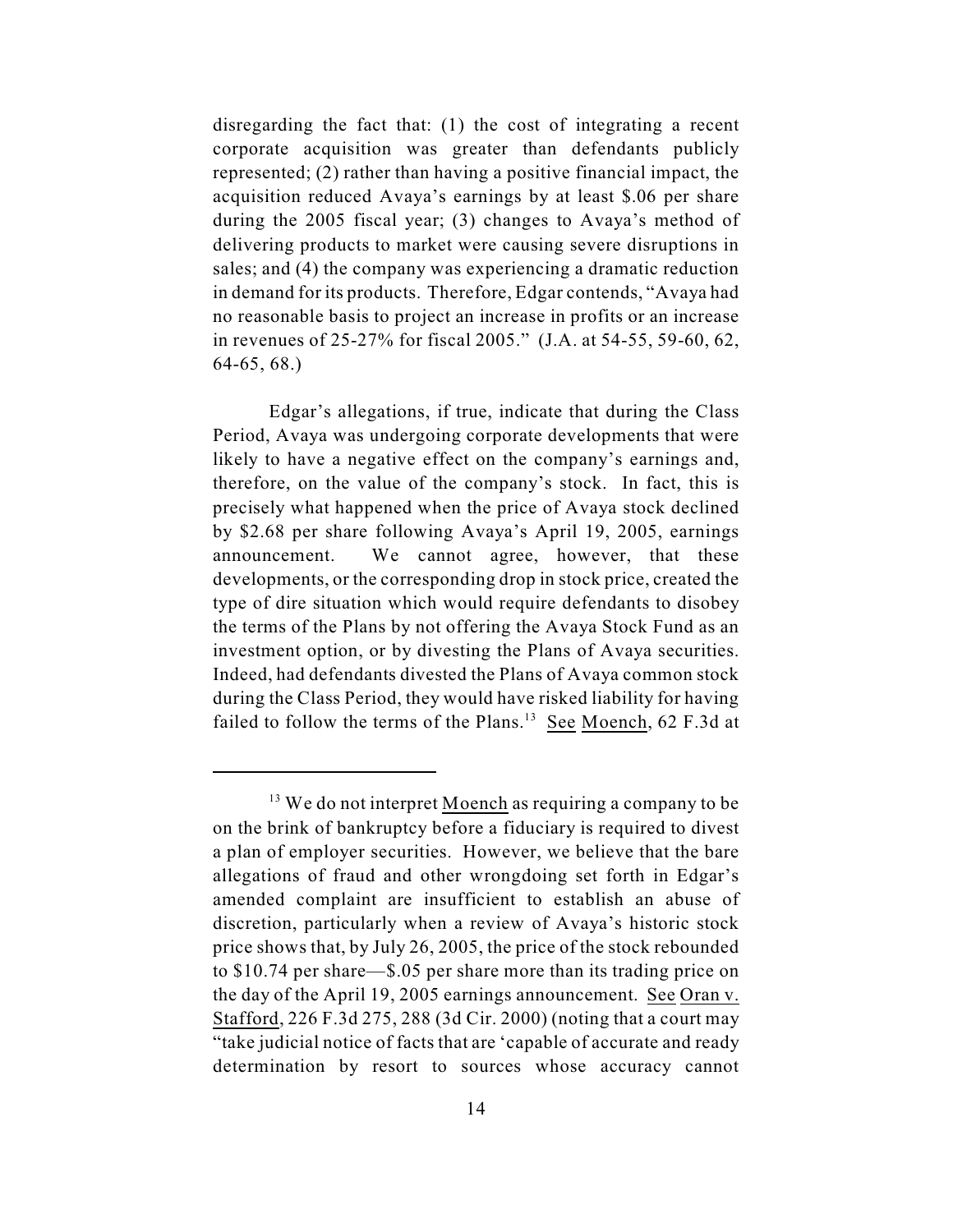571-72 ("[C]ourts must recognize that if the fiduciary, in what it regards as an exercise of caution, does not maintain the investment in the employer's securities, it may face liability for that caution, particularly if the employer's securities thrive.").

Finally, Edgar argues that the District Court's application of Moench's presumption of prudence at the motion to dismiss stage is somehow inconsistent with the liberal pleading standards set forth in Rule 8 of the Federal Rules of Civil Procedure. We are unconvinced. Quite simply, if a plaintiff does not plead all of the essential elements of his or her legal claim, a district court is required to dismiss the complaint pursuant to Rule 12(b)(6). For example, in Wright v. Oregon Metallurgical Corp., the Ninth Circuit concluded that "Plaintiffs' alleged facts effectively preclude[d] a claim under Moench, eliminating the need for further discovery." 360 F.3d at 1098. As the Court noted, "published accounts of [the employer's] earnings and financial fundamentals during the relevant period, attached to the complaint, demonstrate that [the employer] was far from the sort of deteriorating financial circumstances involved in Moench and was, in fact, profitable and paying substantial dividends throughout that period." Id. Given these circumstances, "[m]ere stock fluctuations, even those that trend downward significantly, are insufficient to establish the requisite imprudence to rebut the Moench presumption." Id. at 1099. We find the Ninth Circuit's reasoning to be logical, and see no reason to allow this case to proceed to discovery when, even if the allegations are proven true, Edgar cannot establish that defendants abused their discretion.<sup>14</sup> Accordingly, we will affirm

reasonably be questioned'") (quoting Fed. R. Evid. 201(b)(2)).

 $14$  Edgar cites a number of district court cases suggesting that it is improper to consider Moench's presumption of prudence in ruling on a motion to dismiss. See, e.g., Rankin v. Rots, 278 F. Supp. 2d 853, 879 (E.D. Mich. 2003); In re Elec. Data Sys. Corp., 305 F. Supp. 2d 658, 669-70 (E.D. Tex. 2004). It is our view, however, that a duty of prudence claim that is on its face inadequate as a matter of law obviates the need for discovery.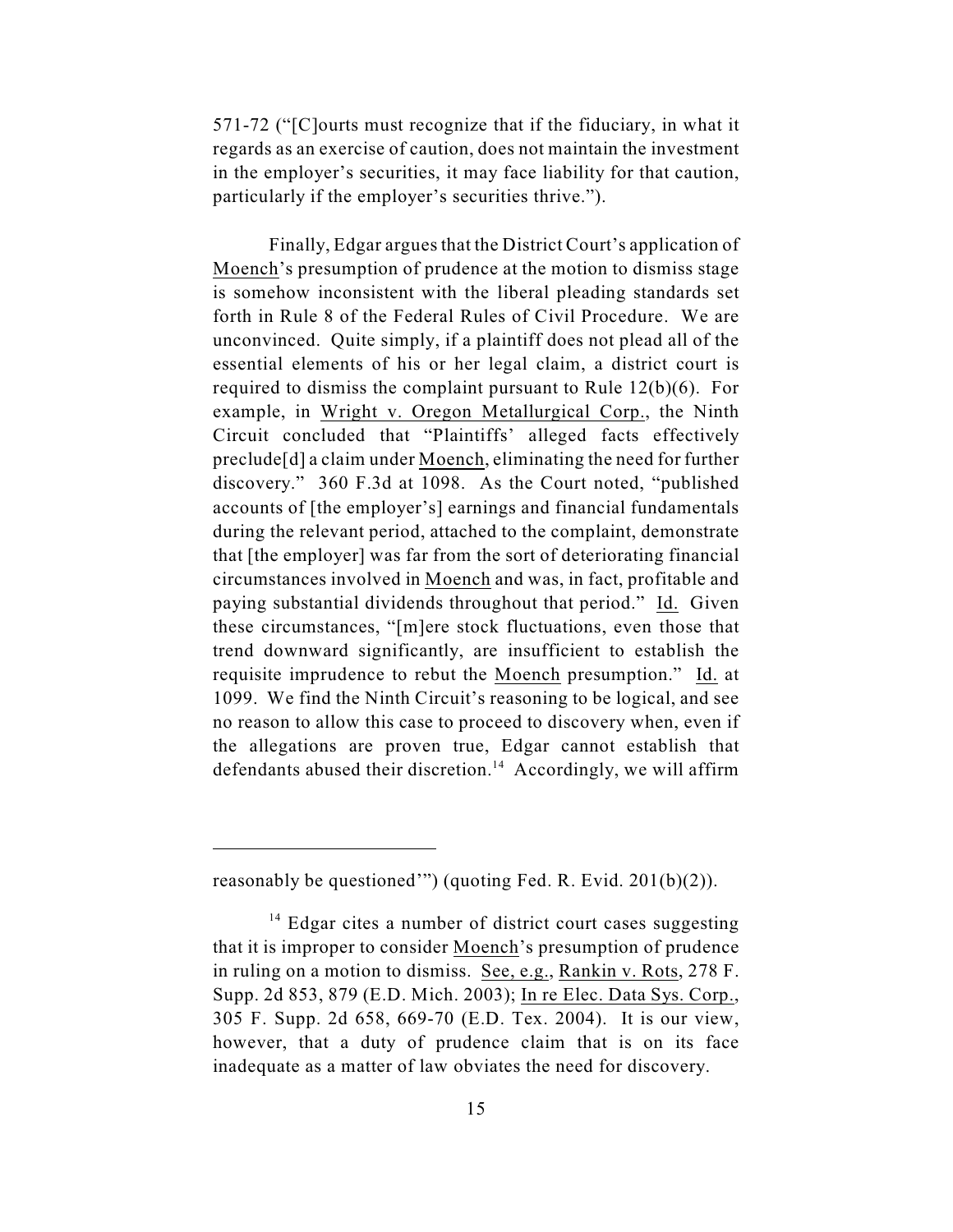the District Court's dismissal of Edgar's prudence claim.<sup>15</sup>

#### **B. Duty of Disclosure**

Edgar argues that even if the adverse corporate developments revealed in Avaya's April 19, 2005, earnings announcement did not require defendants to divest the Plans of Avaya common stock, "[a]t a minimum, they were required to disclose the materially adverse facts to the Plans and their participants" prior to the earnings announcement. (J.A. at 38.) We do not agree.

It is well-established that an ERISA fiduciary "may not materially mislead those to whom section 1104(a)'s duties of loyalty and prudence are owed." In re Unisys Sav. Plan Litig., 74 F.3d 420, 440 (3d Cir. 1996). Indeed, the "'duty to inform is a constant thread in the relationship between beneficiary and trustee; it is not only a negative duty not to misinform, but also an affirmative duty to inform when the trustee knows that silence might be harmful.'" Id. at 441 (quoting Bixler v. Cent. Pa. Teamsters Health & Welfare Fund, 12 F.3d 1292 (3d Cir. 1994)). In Unisys, we held that the same duty applies to "alleged material misrepresentations made by fiduciaries to participants regarding the risks attendant to a fund investment." Id. at 442. In the investment context, "a misrepresentation is 'material' if there was a substantial likelihood that it would have misled a reasonable participant in making an adequately informed decision about whether to place or maintain monies" in a particular fund. Id.

The Summary Plan Descriptions inform Plan participants that their investments are tied to the market performance of the

 $15$  Edgar summarily argues in her brief on appeal that because the District Court improperly dismissed her duty of prudence claim, it should not have dismissed her claims for breach of the duty of loyalty, breach of the duty to monitor fiduciaries, and co-fiduciary liability. Because we affirm the District Court's dismissal of Edgar's duty of prudence claim, there is no basis for us to disturb the District Court's dismissal of these other claims.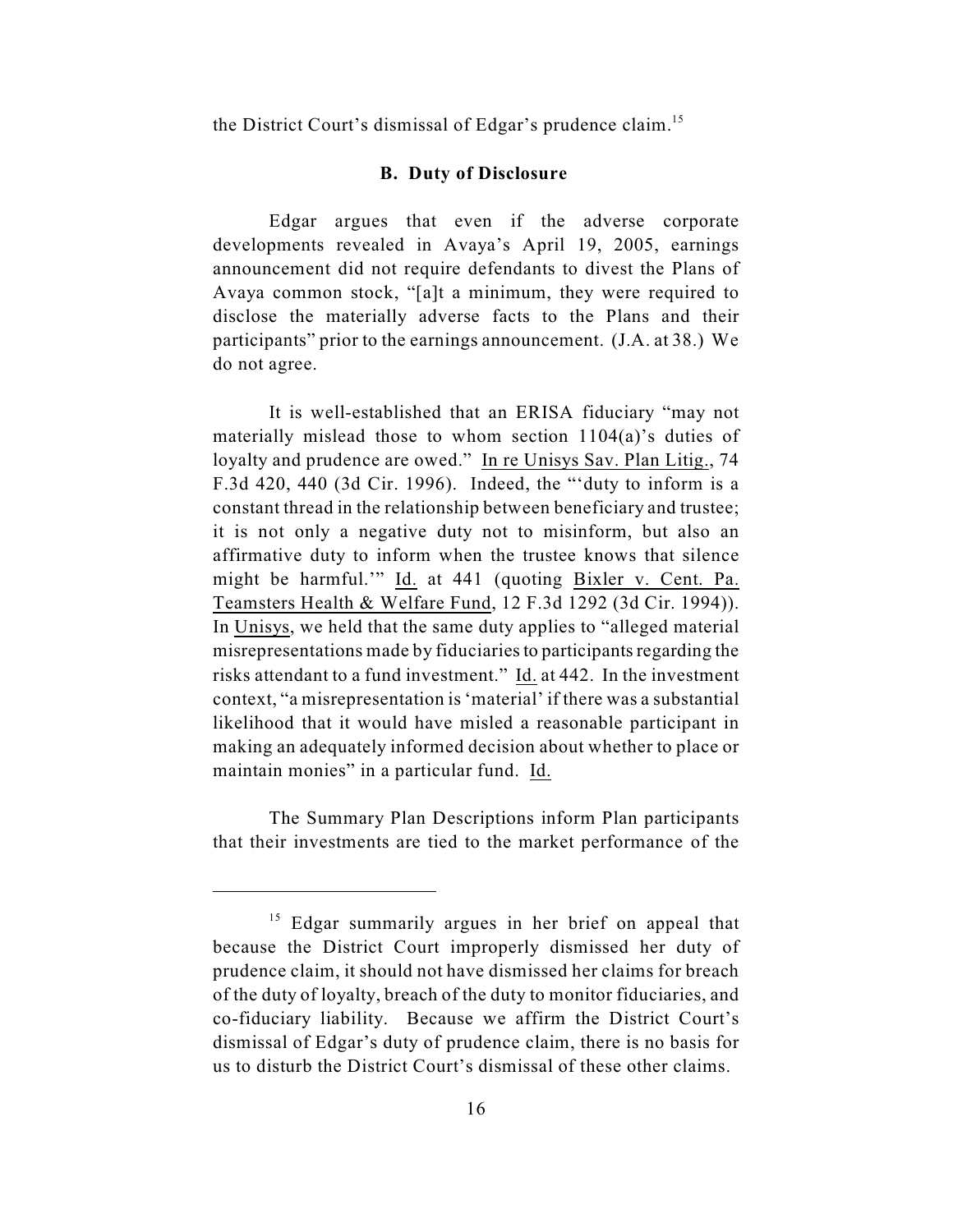funds; that each fund carries different risks and potential returns; that participants are responsible for investigating the investment options; and that, in doing so, they might consider seeking the advice of a personal financial advisor. In addition, the Plan Descriptions explicitly warn participants that there are particular risks associated with investing in a non-diversified fund. Nowhere in the Plan Descriptions or the Plans themselves are participants guaranteed a particular return on their investments. These disclosures were sufficient to satisfy defendants' obligation not to misinform participants about the risks associated with investment in the Avaya Stock Fund. Under Third Circuit law, they did not have a duty to "give investment advice" or "to opine on" the stock's condition. See id. at 443. Rather, the information provided Plan participants the opportunity to make their own informed investment choice.

To the extent Edgar argues that the adverse development disclosed in the April 19, 2005 earnings announcement should have been disclosed earlier, we agree with the District Court that had the Avaya defendants "publicly released any adverse information they had prior to the April 2005 announcement, under the 'efficient capital markets hypothesis,' such a disclosure would have resulted in a swift market adjustment." Edgar, 2006 WL 1084087, at \*9. Therefore, as the District Court reasoned, "the Plans would not have been able to sell their Avaya stock holdings at the higher, preannouncement price, and the Plans would have sustained the same losses they incurred when the Company publicly announced the quarterly results in April 2005." Id. In addition, the District Court observed, had defendants decided to divest the Plans of Avaya stock prior to April 19, 2005, based on information that was not publicly available, they would have faced potential liability under the securities laws for insider trading. Id. at \*10. That observation does not, as Edgar argues, mean that the federal securities laws relieve fiduciaries of their obligations under ERISA.

In sum, we conclude that defendants fulfilled their duty of disclosure under ERISA by informing Plan participants about the potential risks associated with investment in the Avaya Stock Fund. That defendants did not inform Plan participants about several adverse corporate developments prior to Avaya's earnings